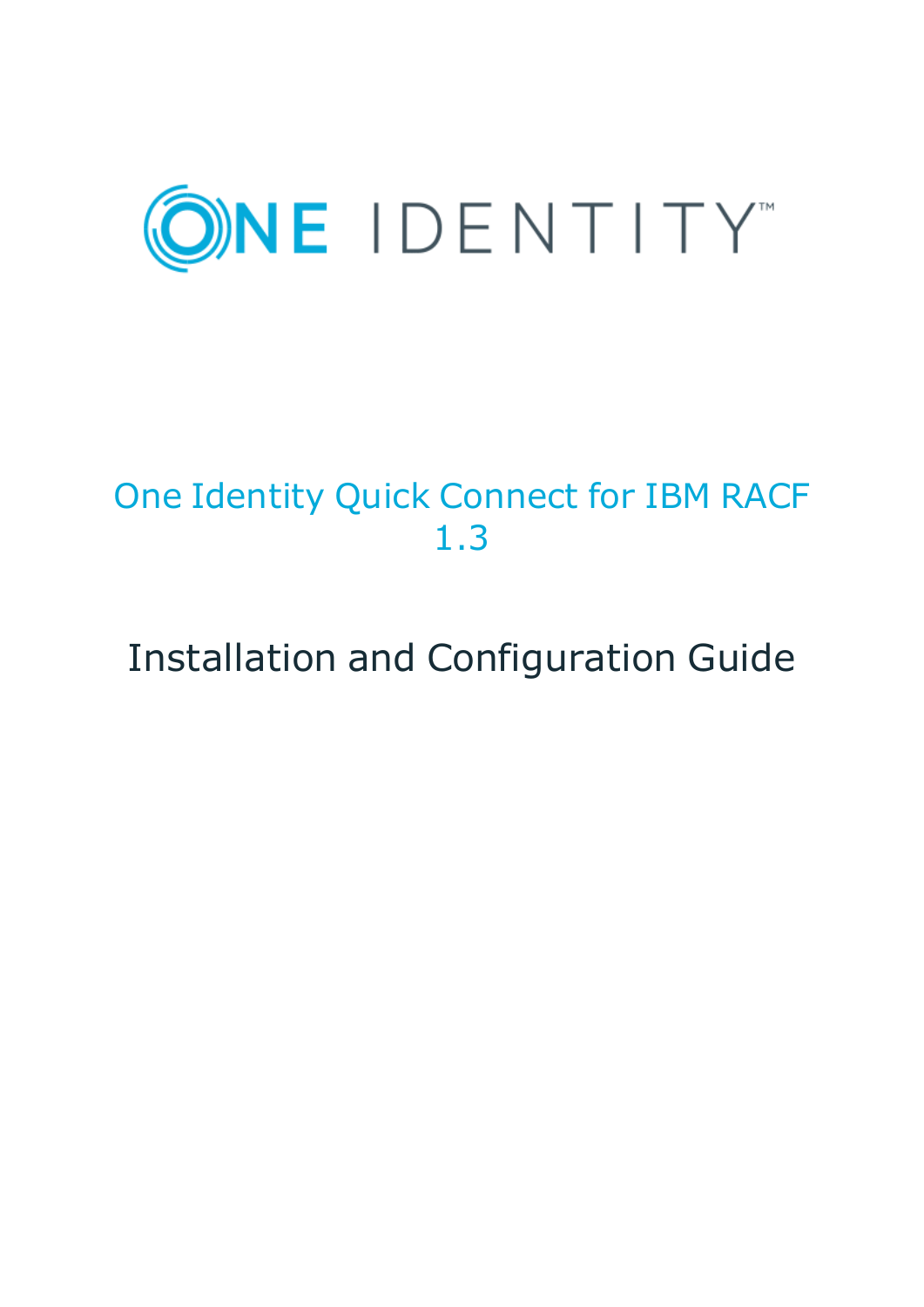#### **Copyright 2017 One Identity LLC.**

#### **ALL RIGHTS RESERVED.**

This guide contains proprietary information protected by copyright. The software described in this guide is furnished under a software license or nondisclosure agreement. This software may be used or copied only in accordance with the terms of the applicable agreement. No part of this guide may be reproduced or transmitted in any form or by any means, electronic or mechanical, including photocopying and recording for any purpose other than the purchaser's personal use without the written permission of One Identity LLC .

The information in this document is provided in connection with One Identity products. No license, express or implied, by estoppel or otherwise, to any intellectual property right is granted by this document or in connection with the sale of One Identity LLC products. EXCEPT AS SET FORTH IN THE TERMS AND CONDITIONS AS SPECIFIED IN THE LICENSE AGREEMENT FOR THIS PRODUCT, ONE IDENTITY ASSUMES NO LIABILITY WHATSOEVER AND DISCLAIMS ANY EXPRESS, IMPLIED OR STATUTORY WARRANTY RELATING TO ITS PRODUCTS INCLUDING, BUT NOT LIMITED TO, THE IMPLIED WARRANTY OF MERCHANTABILITY, FITNESS FOR A PARTICULAR PURPOSE, OR NON-INFRINGEMENT. IN NO EVENT SHALL ONE IDENTITY BE LIABLE FOR ANY DIRECT, INDIRECT, CONSEQUENTIAL, PUNITIVE, SPECIAL OR INCIDENTAL DAMAGES (INCLUDING, WITHOUT LIMITATION, DAMAGES FOR LOSS OF PROFITS, BUSINESS INTERRUPTION OR LOSS OF INFORMATION) ARISING OUT OF THE USE OR INABILITY TO USE THIS DOCUMENT, EVEN IF ONE IDENTITY HAVE BEEN ADVISED OF THE POSSIBILITY OF SUCH DAMAGES. One Identity make no representations or warranties with respect to the accuracy or completeness of the contents of this document and reserves the right to make changes to specifications and product descriptions at any time without notice. One Identity do not make any commitment to update the information contained in this document.

If you have any questions regarding your potential use of this material, contact:

One Identity LLC.

Attn: LEGAL Dept

4 Polaris Way

Aliso Viejo, CA 92656

Refer to our Web site ([http://www.OneIdentity.com](http://www.oneidentity.com/)) for regional and international office information.

#### **Patents**

One Identity is proud of our advanced technology. Patents and pending patents may apply to this product. For the most current information about applicable patents for this product, please visit our website at [http://www.OneIdentity.com/legal/patents.aspx](http://www.oneidentity.com/legal/patents.aspx).

#### **Trademarks**

One Identity and the One Identity logo are trademarks and registered trademarks of One Identity LLC. in the U.S.A. and other countries. For a complete list of One Identity trademarks, please visit our website at [www.OneIdentity.com/legal](http://www.oneidentity.com/legal). All other trademarks are the property of their respective owners.

#### **Legend**

- **WARNING: A WARNING icon indicates a potential for property damage, personal injury, or death.**
- **CAUTION: A CAUTION icon indicates potential damage to hardware or loss of data if instructions are not followed.**
- Œ IMPORTANT, NOTE, TIP, MOBILE, or VIDEO: An information icon indicates supporting information.

Quick Connect for IBM RACF Installation and Configuration Guide Updated - October 2017 Version - 1.3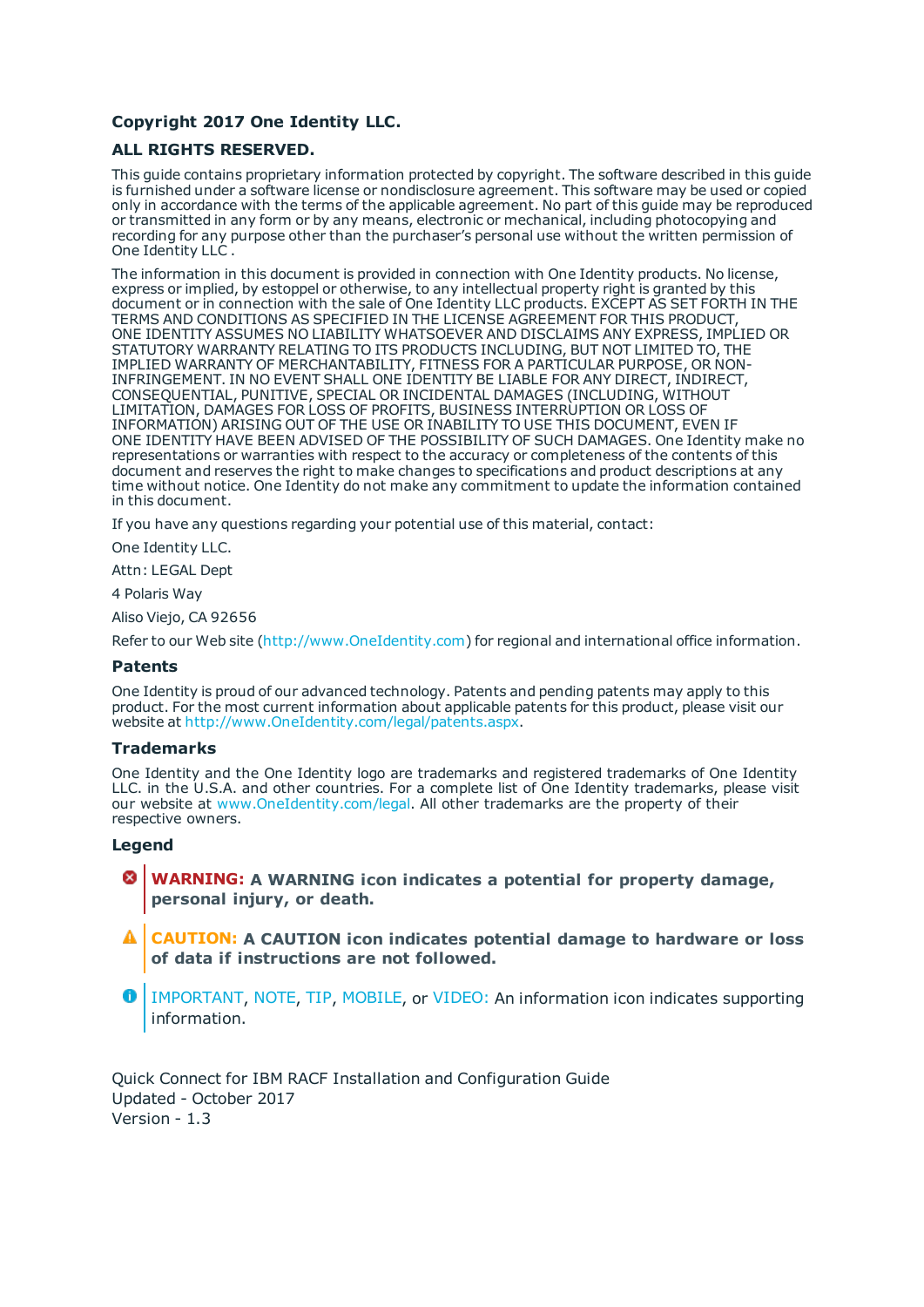## **Contents**

| Installing and Configuring One Identity Quick Connect for IBM RACF®  4        |  |
|-------------------------------------------------------------------------------|--|
|                                                                               |  |
|                                                                               |  |
|                                                                               |  |
|                                                                               |  |
|                                                                               |  |
|                                                                               |  |
|                                                                               |  |
|                                                                               |  |
| Installing the One Identity Quick Connect for IBM RACF® Connector software  6 |  |
|                                                                               |  |
|                                                                               |  |
|                                                                               |  |
|                                                                               |  |
|                                                                               |  |
|                                                                               |  |
|                                                                               |  |
|                                                                               |  |
|                                                                               |  |
|                                                                               |  |
|                                                                               |  |
|                                                                               |  |
|                                                                               |  |
|                                                                               |  |
|                                                                               |  |
|                                                                               |  |
|                                                                               |  |
|                                                                               |  |
|                                                                               |  |
|                                                                               |  |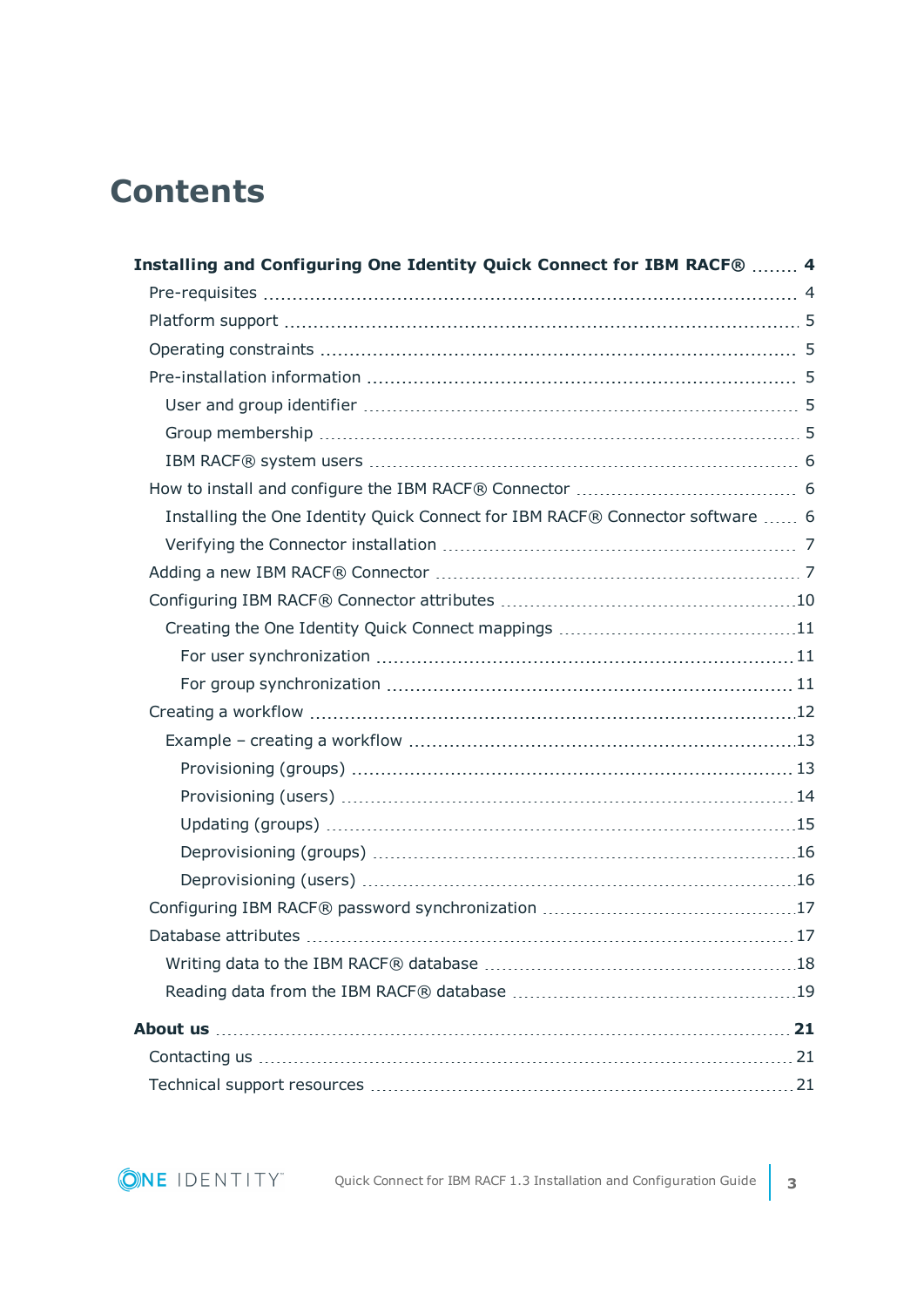# <span id="page-3-0"></span>**Installing and Configuring One Identity Quick Connect for IBM RACF®**

This document describes how to install, create and configure the IBM RACF® Connector into an existing One Identity Quick Connect system.

Please refer to the One Identity Quick Connect documentation on [https://support.oneidentity.com/.](https://support.oneidentity.com/) for additional information and guidance on One Identity Quick Connect.

- [Pre-requisites](#page-3-1)
- **.** [Platform](#page-4-0) support
- **Operating [constraints](#page-4-1)**
- [Pre-installation](#page-4-2) information
- **.** How to install and configure the IBM RACF® Connector
- Adding a new IBM RACF® Connector
- **.** [Configuring](#page-9-0) IBM RACF® Connector attributes
- Creating the One Identity Quick Connect [mappings](#page-10-0)
- <sup>l</sup> Creating a [workflow](#page-11-0)
- **.** Configuring IBM RACF® password [synchronization](#page-16-0)
- Database [attributes](#page-16-1)

## <span id="page-3-1"></span>**Pre-requisites**

Ensure that the following installation pre-requisites are met before installing One Identity Quick Connect for IBM RACF®:

- Quick Connect Sync Engine version 5.5 must be fully installed and functional.
- The IBM mainframe must have LDAP directory services installed and configured.
- An LDAP service account must be created on your RACF server which has the appropriate permissions to administer users and groups on this platform.

For additional information and guidance on Quick Connect Sync Engine version 5.5, please refer to the One Identity Quick Connect documentation on https://support.oneidentity.com/.

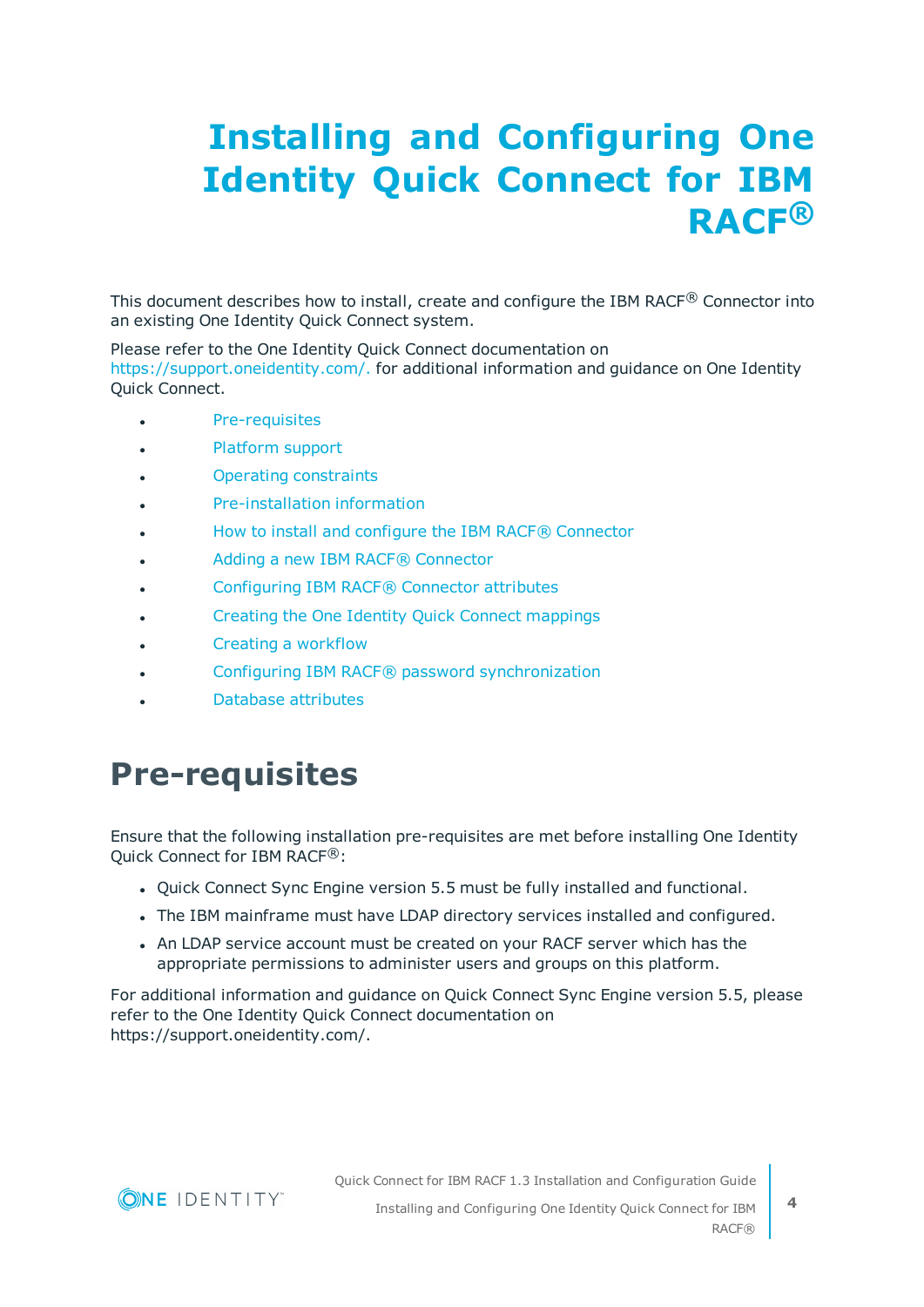## <span id="page-4-0"></span>**Platform support**

- The IBM RACF<sup>®</sup> connector has been verified for synchronization against the IBM mainframe running z/OS 1.8 (and RACF 1.8) or later.
- The RACF connector should be installed on Microsoft® Windows Server® 2008 or later.
- The RACF connector is not supported on earlier releases of the Quick Connect Sync Engine, i.e. 5.3 or earlier.

## <span id="page-4-1"></span>**Operating constraints**

- There is an 8 character limit for user and group names on IBM RACF $\textcircled{\tiny B}$ .
- There is an 8 character limit for passwords on RACF.

## <span id="page-4-2"></span>**Pre-installation information**

<span id="page-4-3"></span>Please read the information in this section before you install the IBM RACF<sup>®</sup> Connector.

### **User and group identifier**

The LDAP implementation for IBM RACF<sup>®</sup> uses the racfid attribute to store the user name in a user object and the group name in a group object. The object containing the attribute defines whether it is referring to a user or a group.

### <span id="page-4-4"></span>**Group membership**

The group attribute racfGroupUserids contains a list of all users who belong to a group. If a group has no members, this attribute is not present (rather than present, but empty). To map an Active Directory® group's members to an IBM RACF® group's members, the AD attribute member must be mapped to racfGroupUserids for the RACF group. The connector has been written to support this mapping.



Quick Connect for IBM RACF 1.3 Installation and Configuration Guide Installing and Configuring One Identity Quick Connect for IBM

RACF®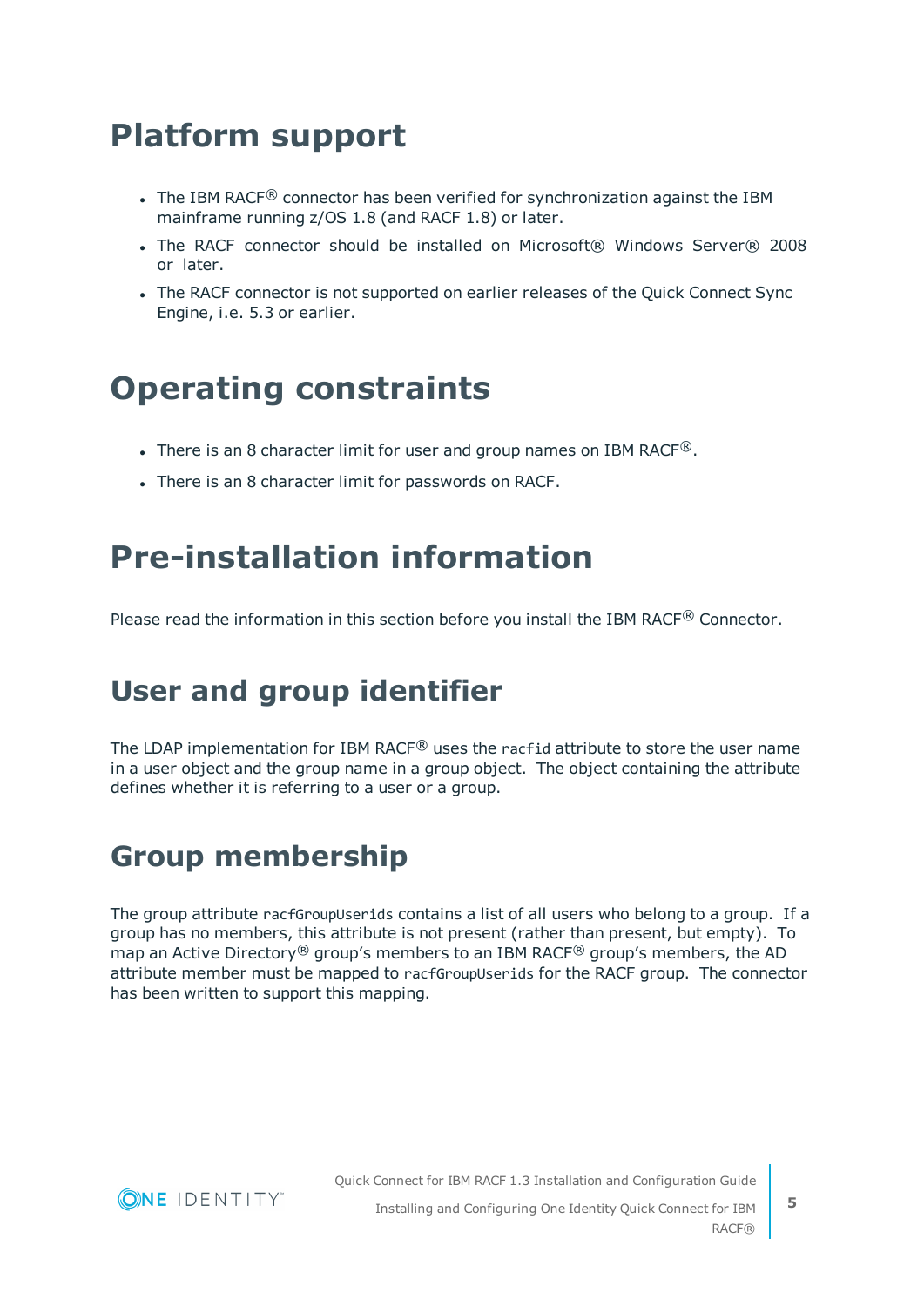### <span id="page-5-0"></span>**IBM RACF® system users**

IBM RACF $<sup>®</sup>$  creates three special or system users that are stored in the RACF database and</sup> which can be listed with an LDAP call. They are called iicerta, iimulti and iisitec.

These users cannot (and must not) be altered by the Connector through an LDAP call, so are filtered out by the Connector, i.e. when returning a list of all users in the database, these three special users will not be shown.

## <span id="page-5-1"></span>**How to install and configure the IBM RACF® Connector**

The IBM RACF® Connector is distributed in a standard Microsoft MSI format which contains the required files to install and configure the RACF Connector in an existing One Identity Quick Connect environment.

The following sections describe:

- Installing the One Identity Quick Connect for IBM RACF® [Connector](#page-5-2) software
- . Adding a new IBM RACF® [Connector](#page-6-1)
- [Configuring](#page-9-0) IBM RACF® Connector attributes

### <span id="page-5-2"></span>**Installing the One Identity Quick Connect for IBM RACF® Connector software**

This section describes how to install the IBM RACF<sup>®</sup> Connector on Microsoft<sup>®</sup> Windows Server<sup>®</sup> 2008 or above, or on an existing installation of One Identity Quick Connect.

#### *To install the One Identity Quick Connect for RACF connector software*

- 1. To start the installation for:
	- a. 32-bit systems; double click the **QuickConnectForRACF\_x86.msi** installation routine.
	- b. 64-bit systems; double click the **QuickConnectForRACF\_x64.msi** installation routine.
- 2. The Welcome Wizard starts. Click **Next**.
- 3. Read the license agreement, select the **I accept the terms in the License Agreement** box, and then click **Next**.
- 4. Enter your name and organization.

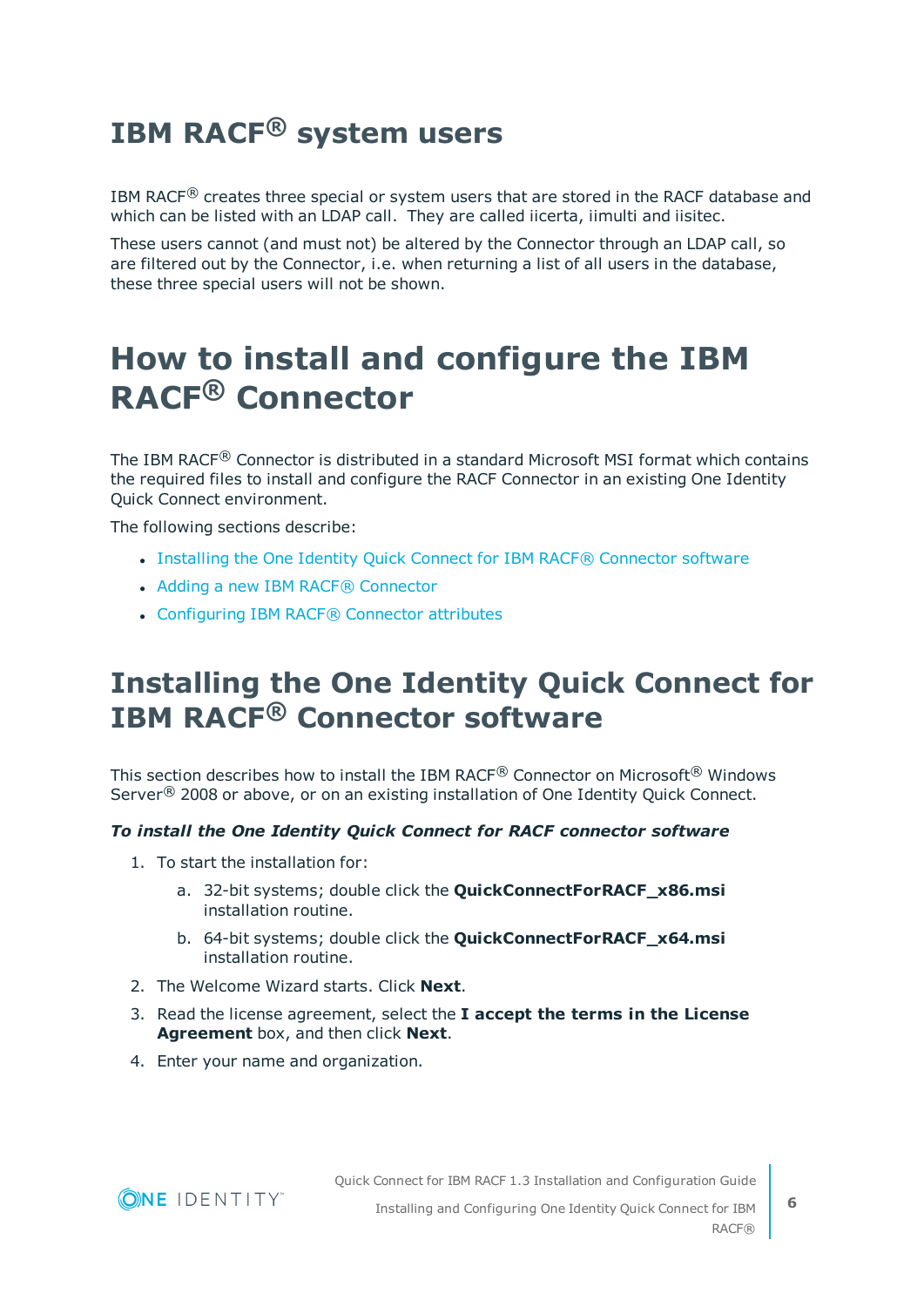- <span id="page-6-2"></span>5. Click **Next**.
- 6. Click **Install**.

The files will be copied to your system. On completion of the installation, you will be prompted to restart your One Identity Quick Connect Service.

### <span id="page-6-0"></span>**Verifying the Connector installation**

To verify the IBM RACF® Connector installation, click the information icon in the top righthand corner of the Quick Connect Console. The **About Quick Connect** screen is displayed. If the installation was successful, the RACF Connector is included in the list of installed connectors.

#### **Figure 1: About Quick Connect**

| Quick Connect Sync Engine version: 5.4.0.740                                                              |                               |                               |                                         |                        |                    |  |
|-----------------------------------------------------------------------------------------------------------|-------------------------------|-------------------------------|-----------------------------------------|------------------------|--------------------|--|
| View information on the number of licensed objects in synchronization scope for each installed connector. |                               |                               |                                         |                        |                    |  |
| Connector                                                                                                 | Average<br>(licensed objects) | Maximum<br>(licensed objects) | Last workflow run<br>(licensed objects) | Number of<br>sync runs | Last sync run date |  |
| Built-in Connectors 5.4.0                                                                                 |                               |                               |                                         |                        |                    |  |
| Quest ActiveRoles Server Connector                                                                        | $\Omega$                      | 0                             | 0                                       | 0                      |                    |  |
| Quest One Identity Manager Connector                                                                      | $\Omega$                      | $\mathbf{0}$                  | $\mathbf{0}$                            | $\mathbf{0}$           |                    |  |
| One Identity Quick Connect Express for Active Directory 5.5.0                                             |                               |                               |                                         |                        |                    |  |
| Active Directory Connector                                                                                | 191                           | 191                           | 49                                      | 2                      | 7/4/2014 11:11 AM  |  |
| AD LDS (ADAM) Connector                                                                                   | $\Omega$                      | $\mathbf{0}$                  | $\Omega$                                | $\Omega$               |                    |  |
| Exchange Server Connector                                                                                 | $\mathbf{0}$                  | 0                             | $\mathbf{0}$                            | $\mathbf{0}$           |                    |  |
| Lync Server Connector                                                                                     | $\mathbf{0}$                  | $\mathbf 0$                   | $\mathbf 0$                             | $\mathbf{0}$           |                    |  |
| One Identity Quick Connect for RACF 1.2.0                                                                 |                               |                               |                                         |                        |                    |  |
| <b>RACF Connector</b>                                                                                     | $^{\circ}$                    | 0                             | $^{\circ}$                              | $^{\circ}$             |                    |  |
|                                                                                                           |                               |                               |                                         |                        |                    |  |
| Export to HTML.                                                                                           |                               |                               |                                         |                        |                    |  |

## <span id="page-6-1"></span>**Adding a new IBM RACF® Connector**

The Quick Connect Sync Engine provides an Add Connected System wizard. The wizard adds a specific external data source to the One Identity Quick Connect environment, and configures a connection to that connected data system. You can manually start the wizard using the following procedure:

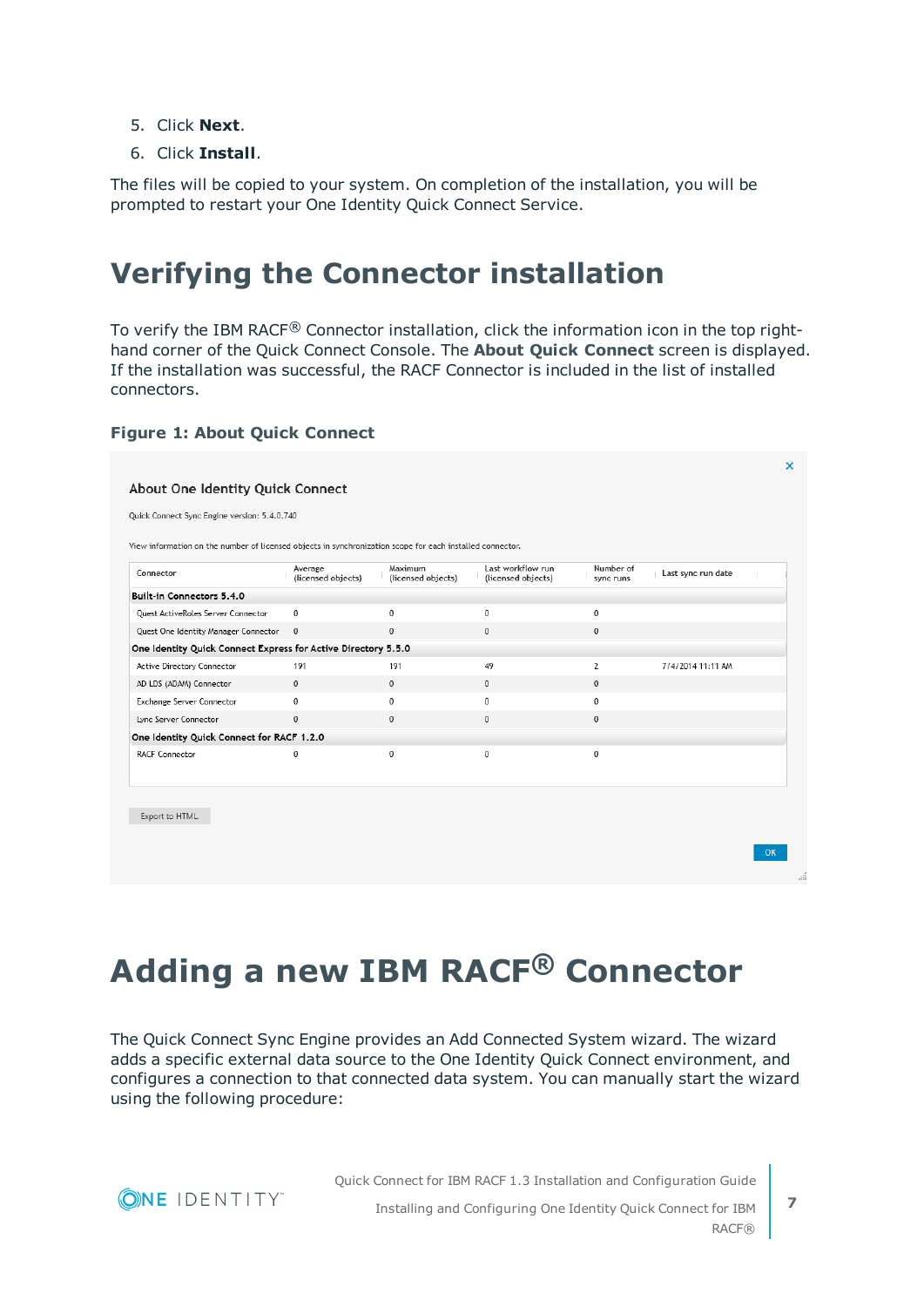#### *To start the Add Connected System wizard*

- 1. In the **Quick Connect Administration Console**, select **Connections**.
- 2. Click the **Add Connection** link. The **Name connection and select connector** page is displayed, as shown below.

| <b>Add Connection</b>                                                                |                     | ×      |
|--------------------------------------------------------------------------------------|---------------------|--------|
| Name connection and select connector                                                 |                     |        |
| Type a descriptive name for the connection and select the connector you want to use. |                     |        |
| Connection name:                                                                     |                     |        |
| <b>RACF 1.13</b>                                                                     |                     |        |
| Use the specified connector:                                                         |                     |        |
| <b>RACF Connector</b>                                                                |                     | ▼      |
| <b>Built-in Connectors</b>                                                           |                     |        |
| Quest ActiveRoles Server Connector                                                   |                     |        |
| Quest One Identity Manager Connector                                                 |                     |        |
| One Identity Quick Connect Express for Active Directory                              |                     |        |
| Active Directory Connector                                                           |                     |        |
| AD LDS (ADAM) Connector                                                              |                     |        |
| Exchange Server Connector                                                            |                     |        |
| Lync Server Connector                                                                |                     |        |
| One Identity Quick Connect for RACF                                                  |                     |        |
| <b>RACF Connector</b>                                                                |                     |        |
| Download more connectors                                                             |                     |        |
|                                                                                      |                     |        |
| Step 1 of 2 : Name connection and select connector                                   | Back<br><b>Next</b> | Cancel |
|                                                                                      |                     |        |

- 3. Enter a **Connection name**.
- 4. In the **Use the specified connector** field, choose the **RACF Connector** from the drop down list, and click **Next**.
- 5. On the **Specify connection settings** page, specify the RACF LDAP service to connect to and the account that the application will use to access the RACF LDAP service.



RACF®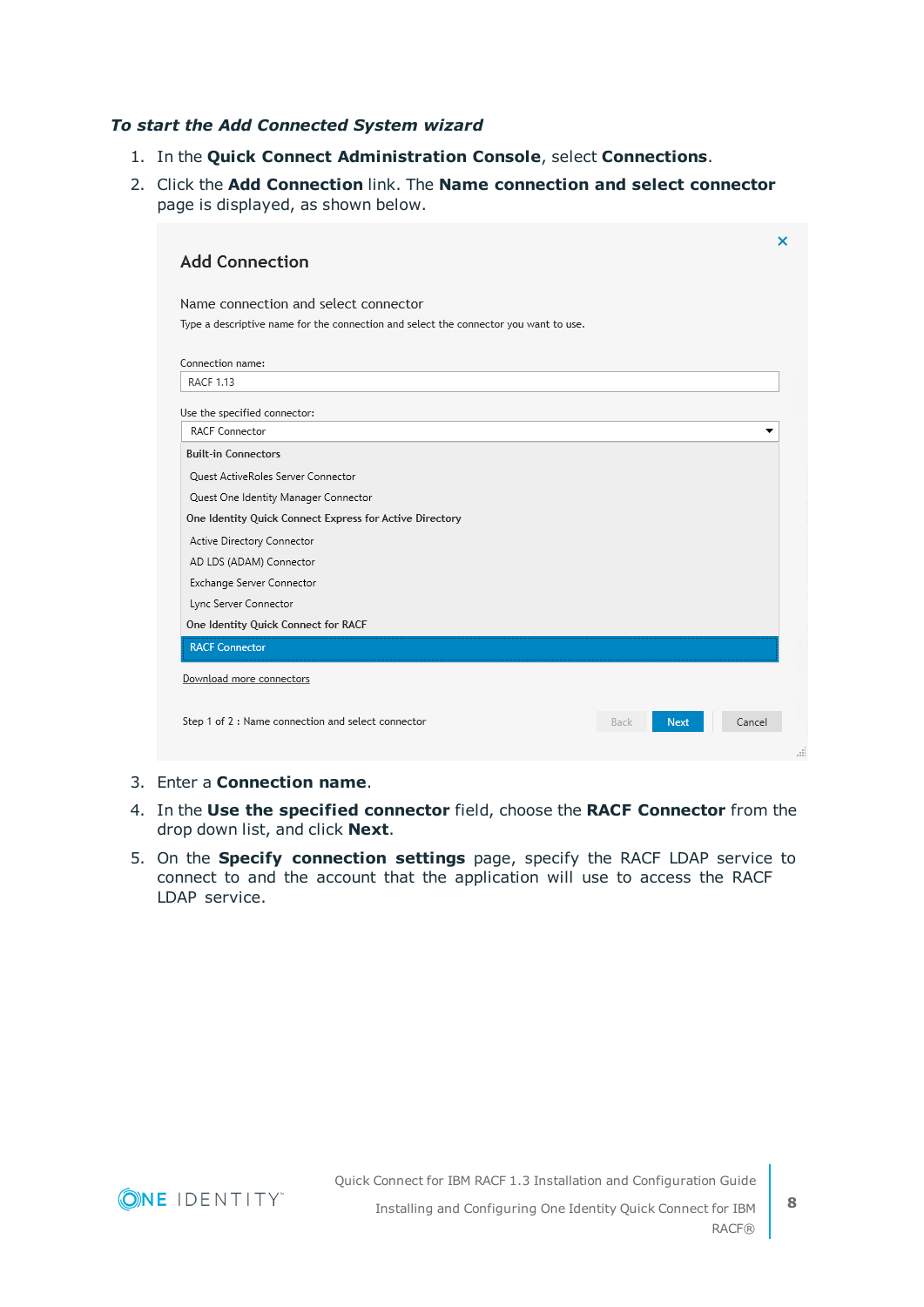This Specify connection settings page is similar to the following example.

| <b>Add Connection</b>                                                                               |                | ×      |
|-----------------------------------------------------------------------------------------------------|----------------|--------|
| Specify connection settings<br>Specify connection settings to access a RACF LDAP directory service. |                |        |
| Connect options:                                                                                    |                |        |
| Server:<br>mainframe.mycompany.local                                                                |                |        |
| $\sqrt{S}$<br>Port:<br>636                                                                          |                |        |
| Bind options:<br>racfid=ADMIN,profiletype=user,cn=racf-system,o=mycompany,c=us<br>User name:        |                |        |
| Password:<br>                                                                                       |                |        |
|                                                                                                     |                |        |
| <b>Test Connection</b>                                                                              |                |        |
|                                                                                                     |                |        |
| Step 2 of 2 : Specify connection settings                                                           | Finish<br>Back | Cancel |
|                                                                                                     |                |        |

#### *To specify connection settings to access a RACF LDAP directory service*

- 1. Open the **Specify connection settings** for RACF page.
- 2. In the **Server** field, type the fully qualified DNS name of the RACF server running the LDAP service.
- 3. In the **Port** field, type the RACF LDAP communication port number in use by the service. (The default port numbers are 389 for non SSL and 636 for SSL encrypted data).
- 4. In the **User name** field, specify the fully distinguished name (DN) of the account that the application will use to access the RACF LDAP directory service. In the **Password** field, specify the password of the user account that the application will use to access the RACF LDAP directory service.
- 5. Optionally, click **Test Connection** to verify that the credentials provided can access the RACF LDAP service.

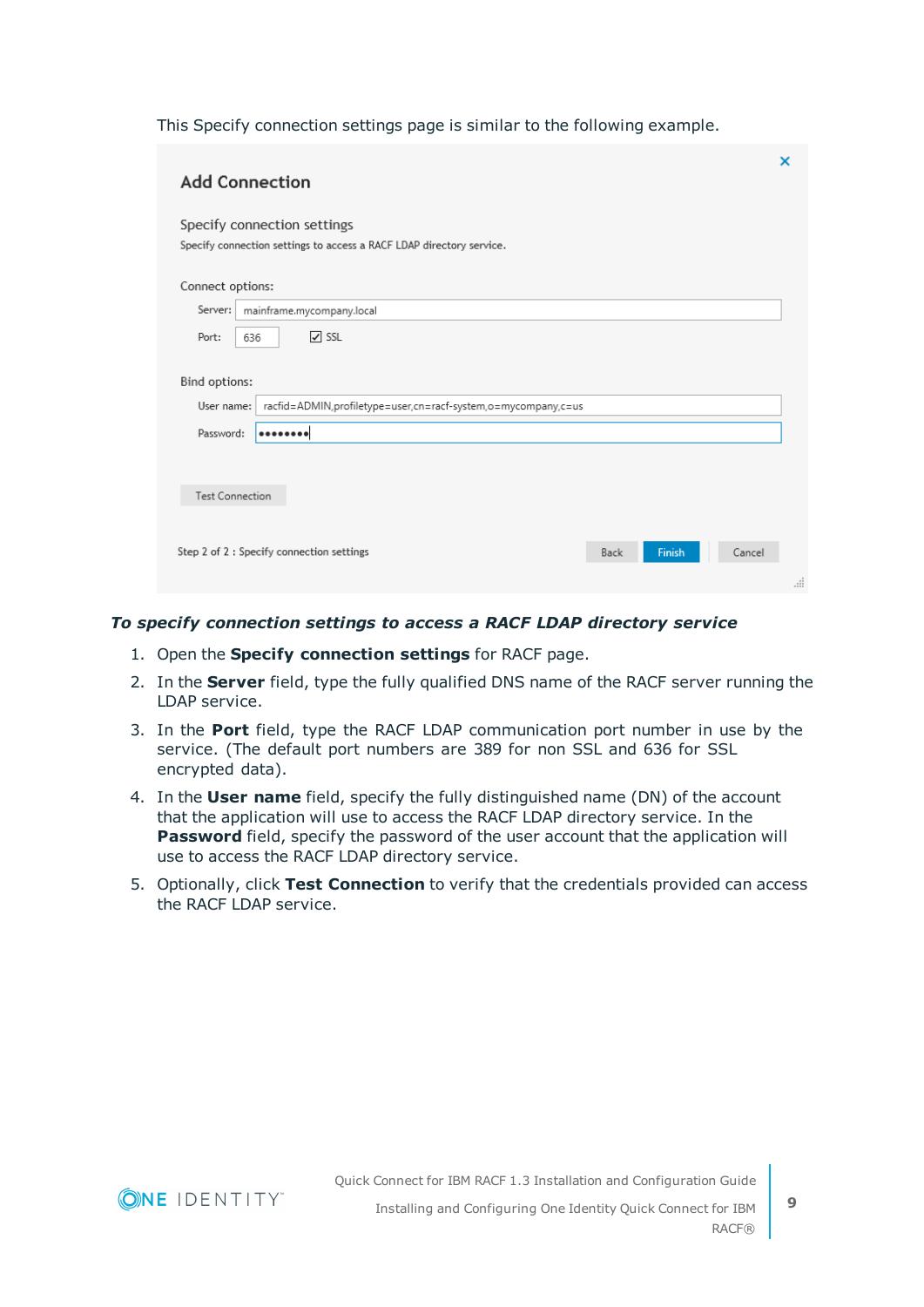

- 6. Click **Finish**.
- 7. The connection should appear in the list of available connections with the RACF icon:

| $\frac{1}{i}$ RACF             |                                                                                              |  |  |
|--------------------------------|----------------------------------------------------------------------------------------------|--|--|
| Connector used: RACF Connector |                                                                                              |  |  |
|                                | $\clubsuit$ Connection settings $\clubsuit$ Synchronization scope $\times$ Delete connection |  |  |

## <span id="page-9-0"></span>**Configuring IBM RACF® Connector attributes**

The following attributes have been verified for one-way synchronization from Active Directory® and IBM RACF® in addition to the password synchronization attribute. Other attributes can be synchronized by Quick Connect as long as the attribute types are maintained between platforms (see Operating [constraints](#page-4-1)).

| <b>Table 1: IBM RACF Connector attributes</b> |
|-----------------------------------------------|
|-----------------------------------------------|

|       | Type of attribute Active Directory attribute RACF attribute |                  |
|-------|-------------------------------------------------------------|------------------|
| User  | sAMAccountName                                              | racfId           |
| Group | sAMAccountName                                              | racfId           |
| Group | member                                                      | racfGroupUserids |

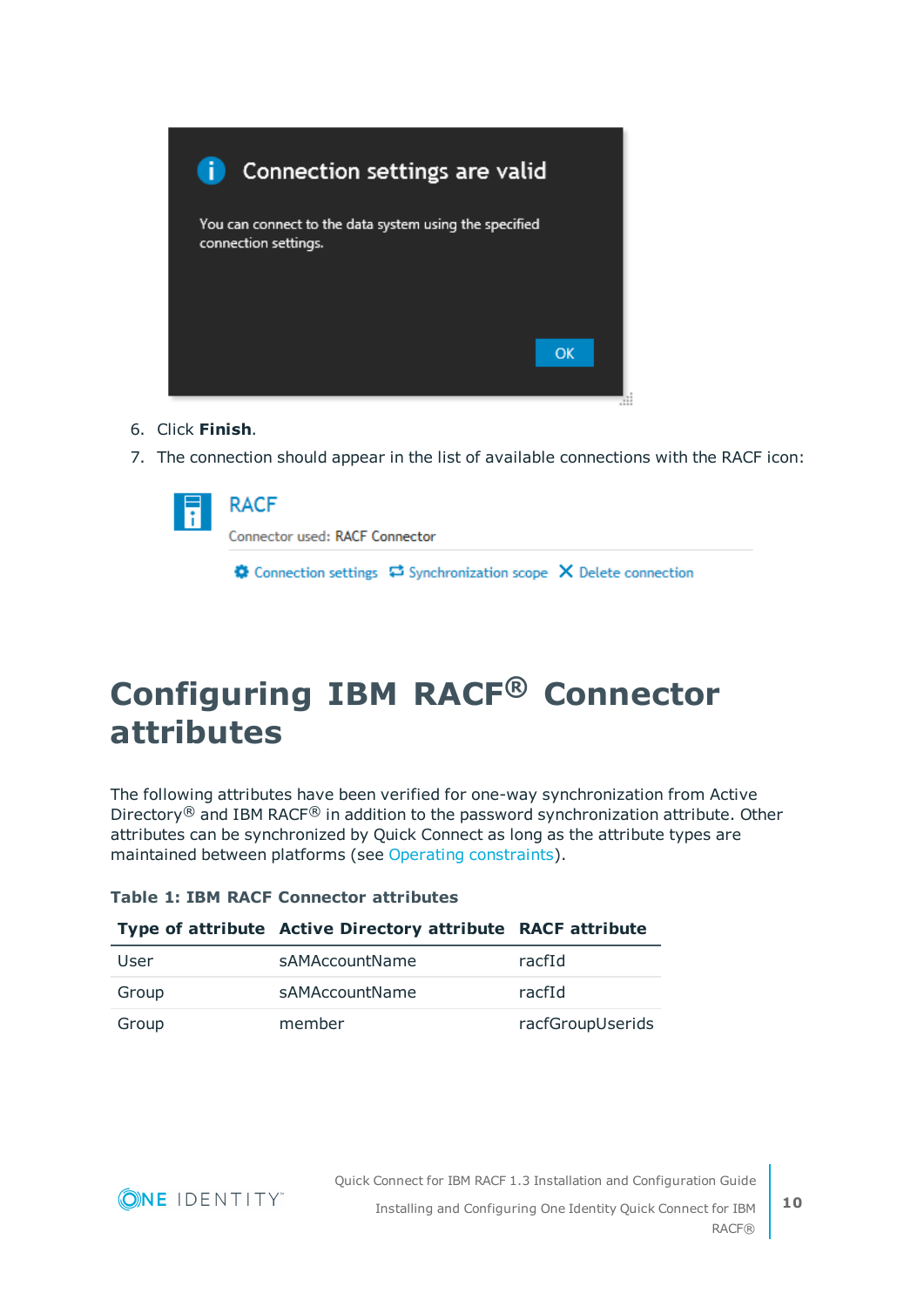### <span id="page-10-0"></span>**Creating the One Identity Quick Connect mappings**

You will need to create two mappings to enable user and group synchronization between Active Directory® and IBM RACF®.

### <span id="page-10-1"></span>**For user synchronization**

#### *To create mappings for user synchronization*

- 1. Firstly, define the RACF Connector as described in Adding a new RACF [Connector](#page-6-2), then click the Mapping tab.
- 2. Click the **Active Directory Connection** in the list of connectors.
- 3. Click **Add mapping pair** at the top of the screen.
- 4. A new Wizard starts.
- 5. Your Active Directory connector is automatically selected as the source.
- 6. Verify that the **System object type** is defined as **User (user)**, and then click **Next**.
- 7. In the **Target Connect System** section, click **Specify**…
- 8. Select your RACF connector from the list.
- 9. Click **Finish**.
- 10. Verify that the **system object type** is **racfUser**, then click **Finish**.
- 11. On the main **Mapping** screen, select your newly created pair.
- 12. Click **Add mapping rule**. The **Define Mapping Rule** wizard starts.
- 13. Click **Attribute**… for your Active Directory and select the **sAMAccountName** attribute for your Active Directory Attribute.
- 14. Click **OK**.
- 15. Click **Attribute**… for your RACF connector and select the **racfid** attribute for your RACF attribute.
- 16. Click **OK**.
- <span id="page-10-2"></span>17. Click **Map now**.

### **For group synchronization**

#### *To create mappings for user synchronization*

- 1. Firstly, define the RACF Connector as described in Adding a new RACF [Connector](#page-6-2), then click the Mapping tab.
- 2. Click the **Active Directory Connection** in the list of connectors.

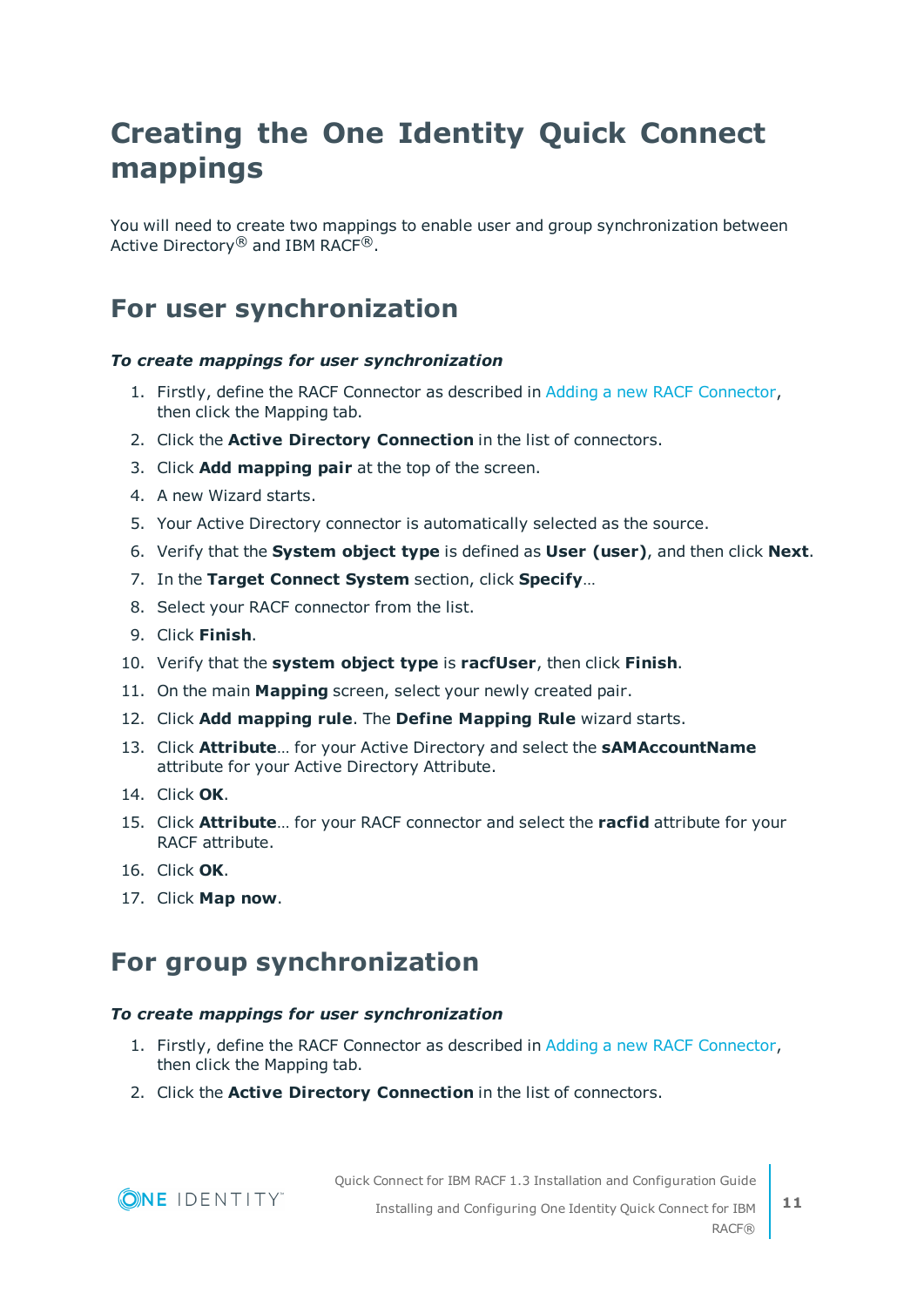- 3. Click **Add mapping pair** at the top of the screen.
- 4. A new Wizard starts.
- 5. Your Active Directory connector is automatically selected as the source.
- 6. Click **Finish**.
- 7. Change the **system object type** to **Group (group)**, and then click **Next**.
- 8. In the **Target Connect System** section, click **Specify**…
- 9. Select your RACF connector from the list.
	- a. In the **Connected System object type**: section, click **Select**…
	- b. From the displayed list, select **racfGroup**.
	- c. Click **OK**.
- 10. Click **Finish**.
- 11. On the main **Mapping** screen, select your newly created pair.
- 12. Click **Add mapping rule**. The **Define Mapping Rule** wizard starts.
- 13. Click **Attribute**… for your Active Directory and select the s**AMAccountName** attribute for your Active Directory attribute.
- 14. Click **OK**.
- 15. Click **Attribute**… for your RACF connector and select the **racfid** attribute for your RACF attribute.
- 16. Click **OK**.
- 17. On the main **Mapping** screen, click **Add mapping rule**. The **Define Mapping Rule** wizard starts.
- 18. Click **Attribute**… for your Active Directory connector and select the member attribute for your Active Directory attribute.
- 19. Click **OK**.
- 20. Click **Attribute**… for your RACF connector and select the **racfGroupUserids** attribute for your RACF attribute.
- 21. Click **OK**.
- 22. Click **Map now**.
- <span id="page-11-0"></span>23. When you have completed these steps, your mapping is complete.

## **Creating a workflow**

Workflows are designed in three key areas:

- Provision
- Update
- Deprovision



Quick Connect for IBM RACF 1.3 Installation and Configuration Guide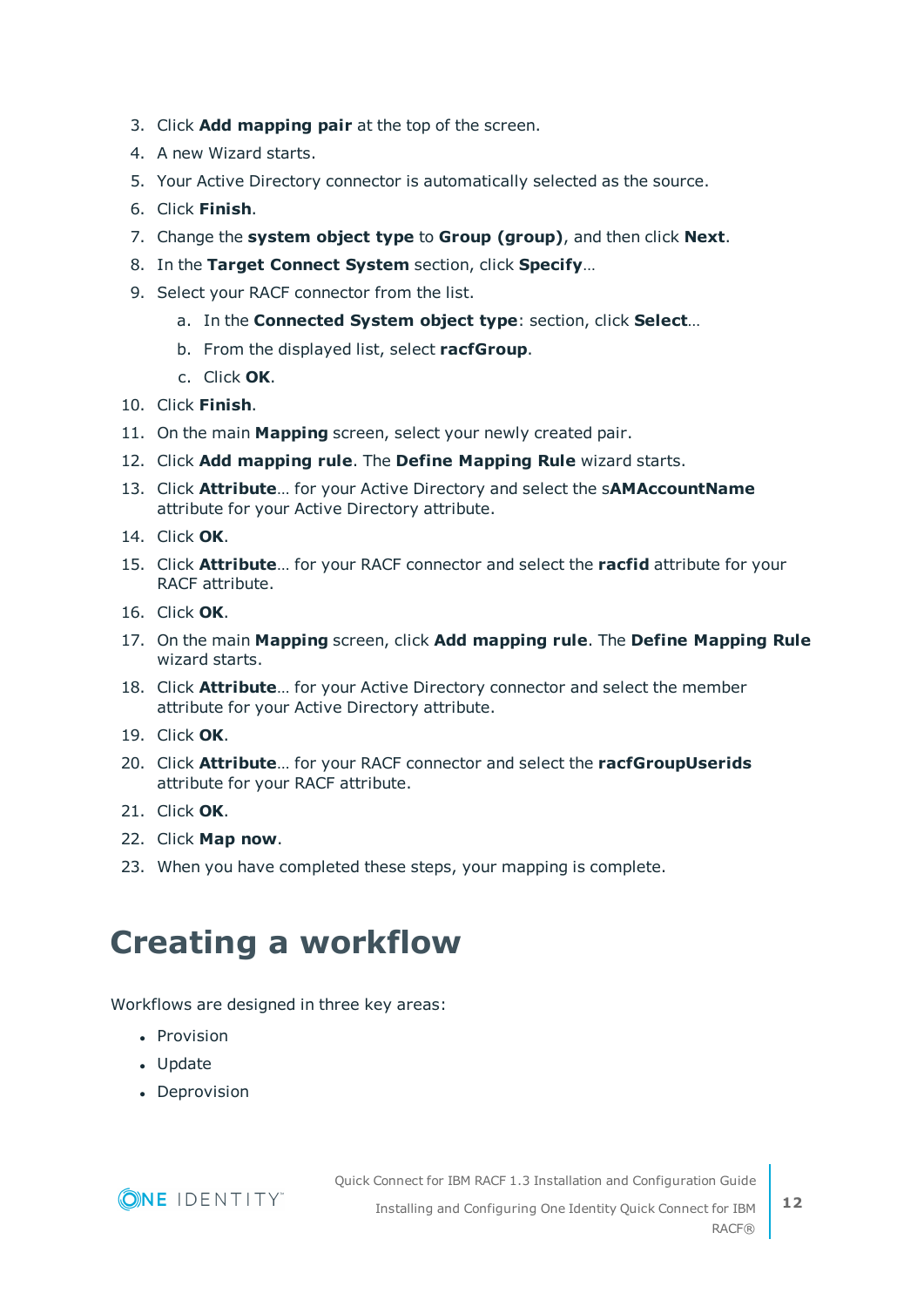**Provision** – creates objects in the target connected data systems based on the changes made to specific objects in the source connected system. When creating a new object, One Identity Quick Connect assigns initial values to the object attributes based on the attribute population rules you have configured.

**Update** – changes the attributes of objects in the target connected data systems based on the changes made to specific objects in the source connected system. To define the objects that will participate in the update operation you can use object mapping rules.

**Deprovision** – modifies or removes objects in the target connected data systems after their counterparts have been disconnected from the source connected system. One Identity Quick Connect can be configured to remove objects permanently or change them to a specific state.

### <span id="page-12-0"></span>**Example – creating a workflow**

This example demonstrates how to create a workflow from Active Directory<sup>®</sup> to IBM RACF®.

### <span id="page-12-1"></span>**Provisioning (groups)**

#### *To synchronize Active Directory® groups to IBM RACF®*

- 1. Navigate to the **Workflow** tab on the main menu.
- 2. Click **Add workflow**.
- 3. Enter a description for your workflow, for example Sync Active Directory to RACF.
- 4. Click the **Sync Active Directory to RACF workflow step** hyperlink.
- 5. Click **Add synchronization step**.
- 6. Click **Provision** and then click **Next**.
- 7. From the **Source connected system** section, click **Specify**….
- 8. A new wizard starts.
- 9. Select your Active Directory Connector and click **Finish**.
- 10. The Active Directory source object type: is currently set to **User (user)**. Change this to **Group (group)** by entering the word group.
- 11. Specify any **Specific Provision Criteria**, for example only members of a specific OU are synchronized.
- 12. Click **Next**.
- 13. In the **Target connected system**: field, click **Specify**…, and then locate your RACF connector and click **Finish**.
- 14. The object type in the **Target object system** field should be prefilled by One Identity Quick Connect to **racfGroup**.

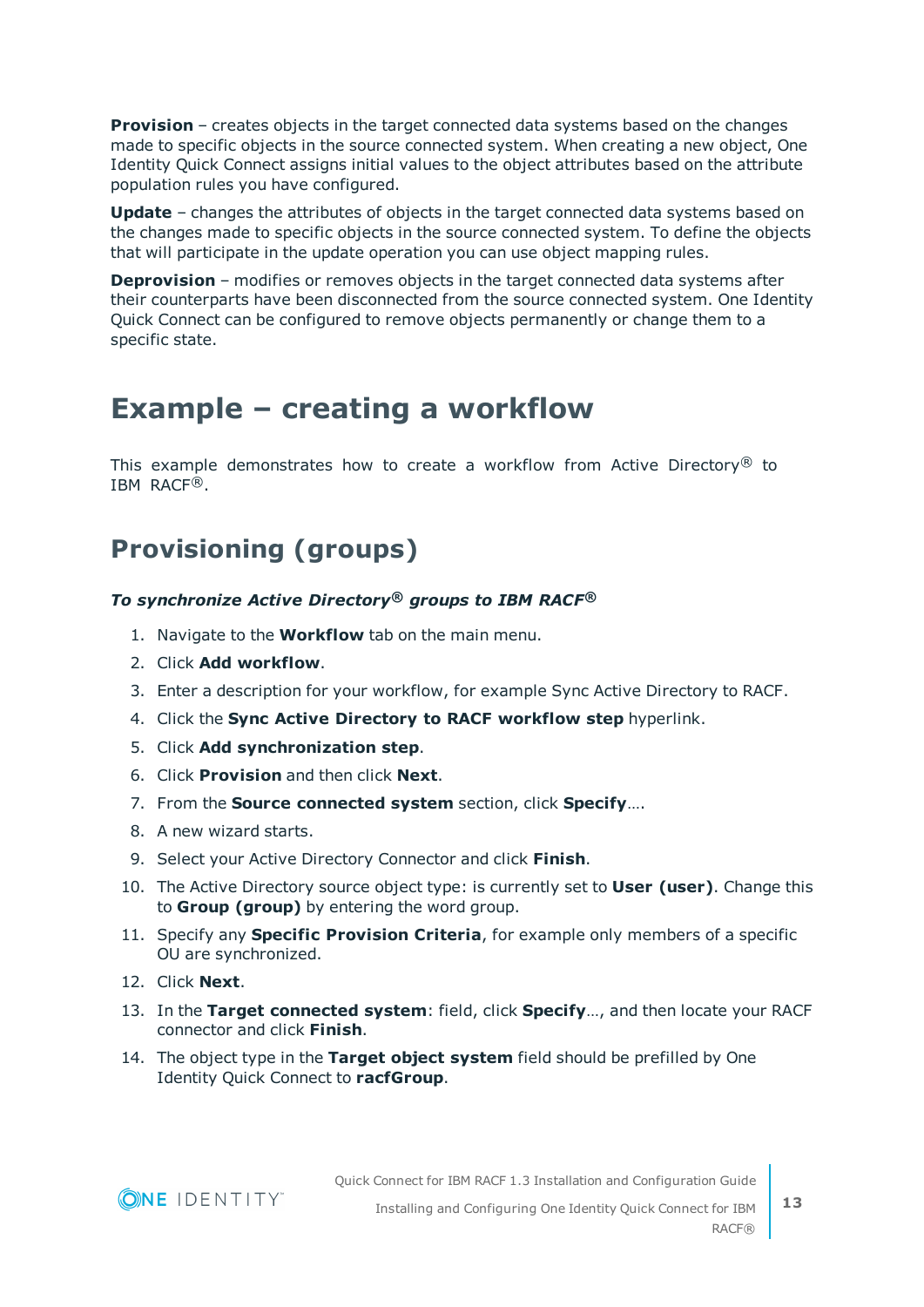- 15. Click **Next**.
- 16. In the **Specify provisioning rules** section, click **Attribute**.
- 17. In the **Source attribute**: field, click **Select**…, locate **sAMAccountName** and click **OK**.
- 18. In the **Target attribute**: field, click **Attribute**, then Select, locate **racfid** and click **OK**. (\*)
- 19. Click **OK**.
- 20. Specify an initial password for the newly created group.
- <span id="page-13-0"></span>21. Click **Finish** to complete this synchronization step.

### **Provisioning (users)**

#### *To synchronize the Active Directory® users to IBM RACF®*

- 1. Navigate to the **Workflow** tab.
- 2. Click **Add synchronization**.
- 3. Click **Provision** and then **Next**.
- 4. From the **Source connected system** section, click **Specify**….
- 5. A new wizard starts.
- 6. Select your Active Directory Connector and click **Finish**.
- 7. **The Active Directory source object type**: is currently set to **User (user)**. Do not change this value.
- 8. Specify any **Specific Provision Criteria**, for example only members of a specific OU are synchronized.
- 9. Click **Next**.
- 10. In the **Target connected system**: field, click **Specify**…, and then locate your RACF connector and click **Finish**.
- 11. The object type in the **Target object system** field is prefilled by One Identity Quick Connect to **racfUser**.
- 12. Click **Next**.
- 13. In the **Specify provisioning rules** section, click **Attribute**.
- 14. In the **Source attribute**: field, click **Select**… locate **sAMAccountName** and click **OK**.
- 15. In the **Target attribute**: field, click **Attribute**, then **Select**, locate **racfid** and click **OK**. (\*)
- 16. Click **OK**.
- 17. Specify an initial password for the newly created group.
- 18. Click **Finish** to complete this synchronization step.



Quick Connect for IBM RACF 1.3 Installation and Configuration Guide Installing and Configuring One Identity Quick Connect for IBM

RACF®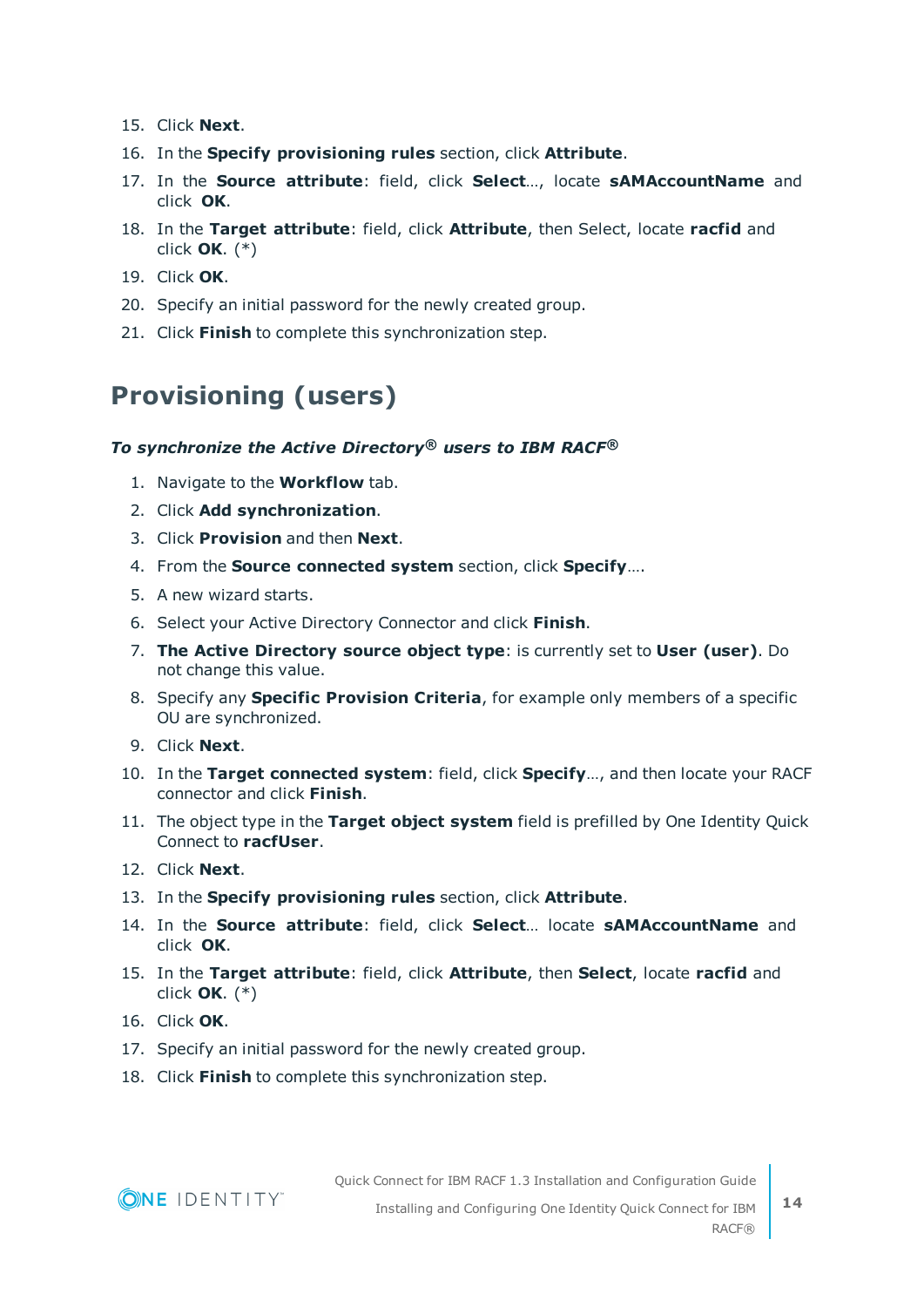When you have successfully completed the steps in Creating a [workflow,](#page-11-0) all new users or groups in your Active Directory system will be synchronized through One Identity Quick Connect to RACF.

### <span id="page-14-0"></span>**Updating (groups)**

#### *To synchronize users Active Directory® attribute(s) group membership to IBM RACF®*

- 1. Navigate to the **Workflow** tab.
- 2. Click **Add synchronization step**.
- 3. Click **Update**, and then click **Next**.
- 4. From the **Source connected system** section, click **Specify**…
- 5. A new Wizard starts.
- 6. Select your Active Directory Connector and click **Finish**.
- 7. The **Source object type**: is currently set to **User (user)**. Change this to **Group (group)** and click **OK**.
- 8. Check that the **ActiveRoles Server object type**: is User (user). Change this to **Group (group)** by typing the word **group**.
- 9. Specify any **Updating Criteria** (for example only members of an OU are synchronized).
- 10. Click **Next**.
- 11. In the **Target connected system** field, click **Specify**…, and then locate your RACF connector.
- 12. Click **Finish**.
- 13. The **Target object type** should be set to **racfGroup**.
- 14. Click **Next**.
- 15. In the **Specify updating rules** section, click **Attribute**. (\*)
- 16. A new **Direct Synchronization** screen is displayed. In the Source attribute: field, click **Select**, locate member and click **OK**.
- 17. Set the Target attribute: field to racfGroupUserids.
- 18. Click **OK**.
- 19. Click **Finish** to complete this synchronization step.

(\*) At this stage in the process, you can configure as many attribute mappings between RACF and Active Directory as required for your infrastructure. The items specified in this guide are just an example.

For more information, please refer to the Operating [constraints.](#page-4-1)

On successful completion of these update steps, any modifications to your existing users or groups will be synchronized with your RACF database.

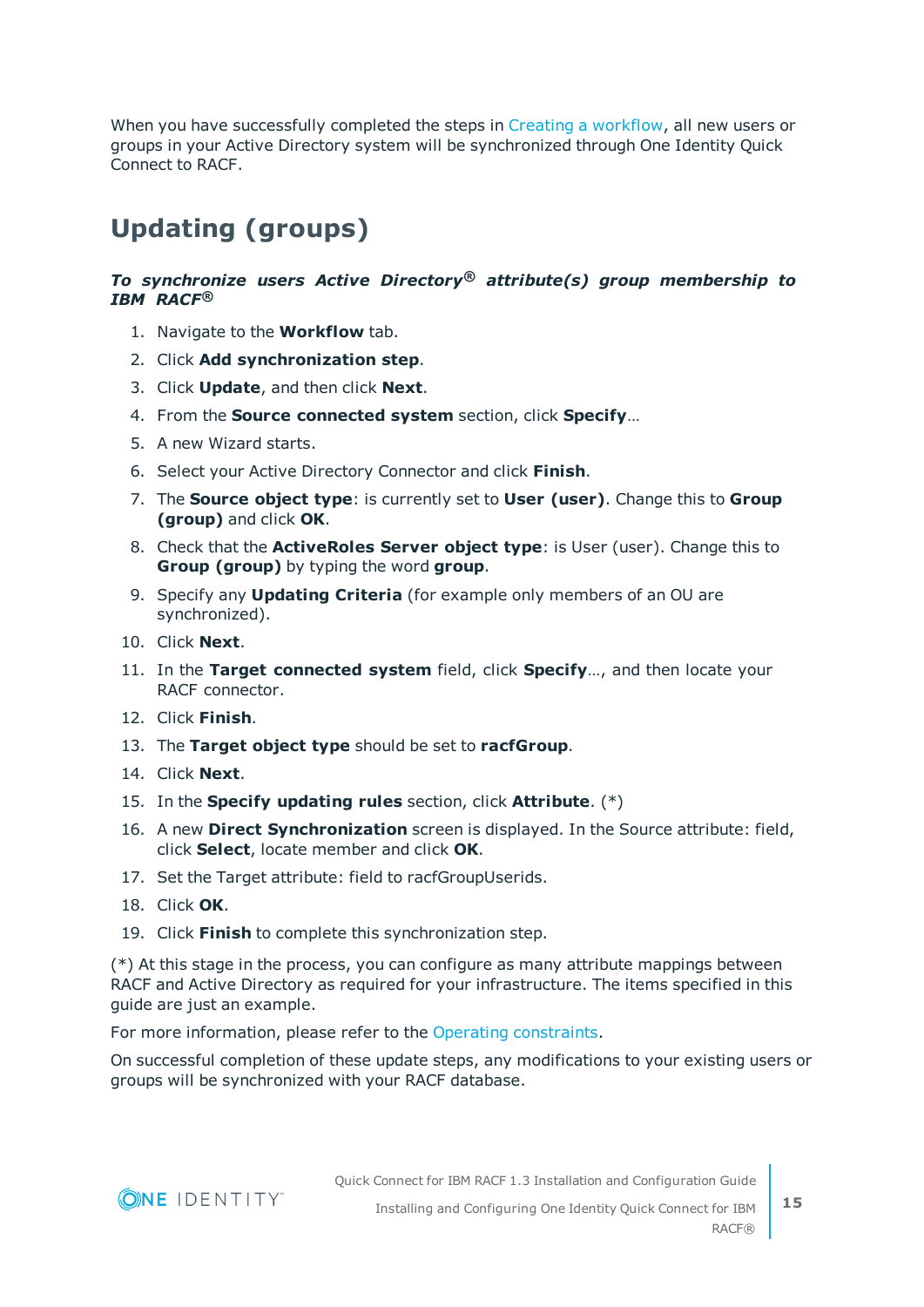### <span id="page-15-0"></span>**Deprovisioning (groups)**

#### *To deprovision groups*

- 1. Navigate to the **Workflow** tab.
- 2. Click **Add synchronization step**.
- 3. Click **Deprovision**, and then click **Next**.
- 4. In the **Source connected system** section, click **Specify**…
- 5. Select your **Active Directory Connector** and click **Finish**.
- 6. Click **Select**….
- 7. Search for group and click **OK**.
- 8. Select the following check boxes in the Initiate deprovisioning if: section:
	- <sup>l</sup> **Source object is deleted or is out of synchronization scope**
	- <sup>l</sup> **Source object deprovisioning is initiated by ActiveRoles Server**
- 9. Optionally, configure the **Source object meets the following criteria** if required.
- 10. Click **Next**.
- 11. In the **Target connected system**: field, click **Specify**….
- 12. Locate your RACF connector and complete the wizard.
- 13. The **Target object type** will be prefilled automatically to **racfGroup**.
- 14. Click **Next**.
- 15. Select **Delete target object**.
- <span id="page-15-1"></span>16. Click **Finish** to complete this synchronization step.

### **Deprovisioning (users)**

#### *To deprovision users*

- 1. Navigate to the **Workflow** tab.
- 2. Click **Add synchronization step**.
- 3. Click **Deprovision**, and then **Next**.
- 4. In the **Source connected system** section, click **Specify**…
- 5. Select your **Active Directory Connector** and click **Finish**.
- 6. Verify the **Source object type** is set to **user**.
- 7. In the **Deprovision target if**: section, select the **Source object is deleted or is out of synchronization scope** check box.
- 8. Alternatively, configure the **Source object meets the following criteria** if required.

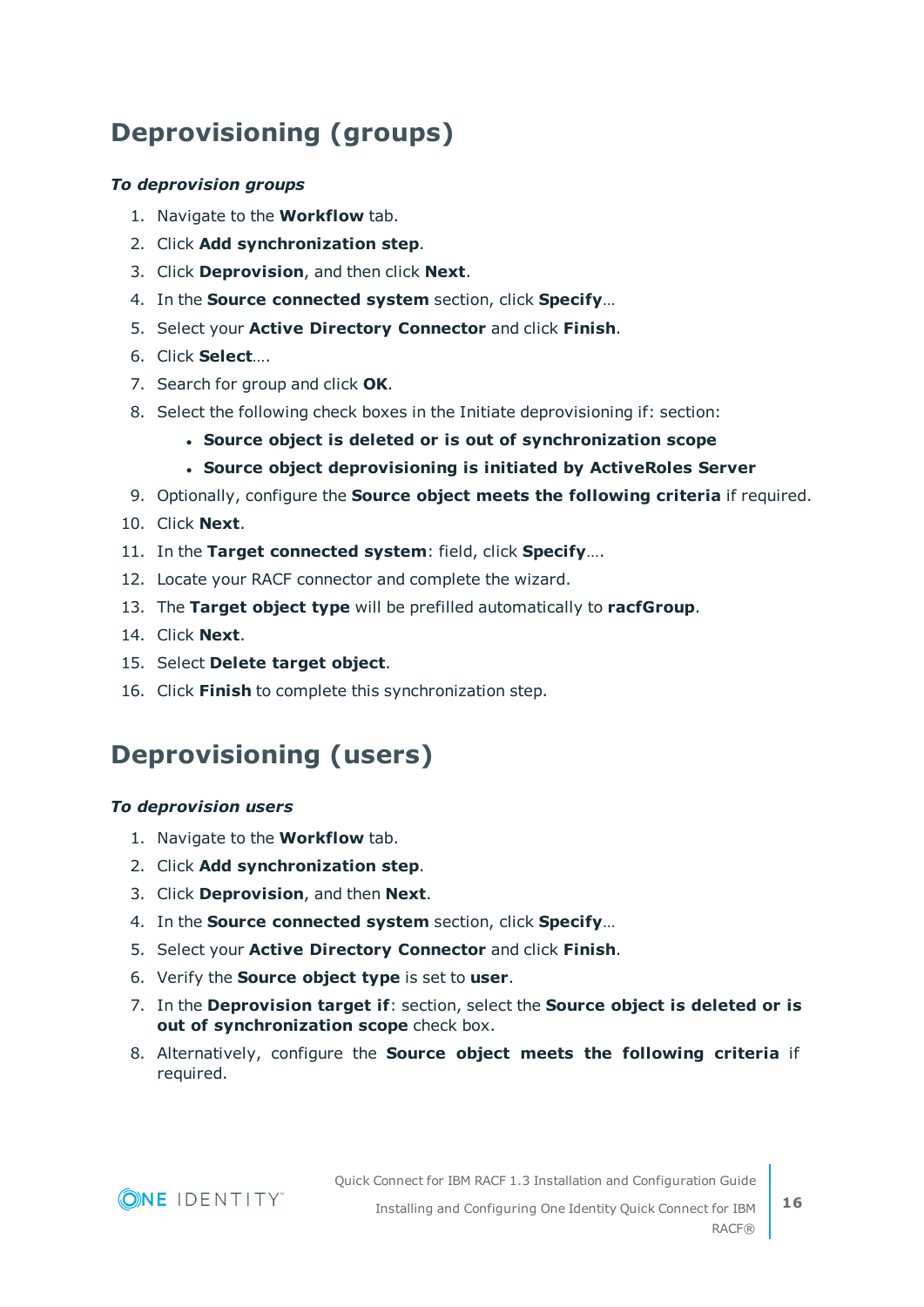- 9. Click **Next**.
- 10. In the **Target connected system**: field, click **Specify**….
- 11. Locate your RACF connector and complete the steps in the Wizard.
- 12. The **Target object type** will be prefilled automatically to **racfUser**.
- 13. Click **Next**.
- 14. Select **Delete target object**.
- <span id="page-16-0"></span>15. Click **Finish** to complete this synchronization step.

## **Configuring IBM RACF® password synchronization**

Passwords are only captured from Active Directory<sup>®</sup> when the Quick Connect capture module is installed.

#### *To enable password synchronization from Active Directory® to IBM RACF®*

- 1. Navigate to the **Quick Connect Administration Console**.
- 2. Select the **Connections** tab.
- 3. In the **Connected systems** section, select the required system.
- 4. Select the **Password** tab.
- 5. Click **Synchronize and manage passwords**.



## <span id="page-16-1"></span>**Database attributes**

This section describes any changes made by One Identity Quick Connect for IBM RACF<sup>®</sup> when writing data to or reading data from an IBM OS/390<sup>®</sup> mainframe with the RACF database.

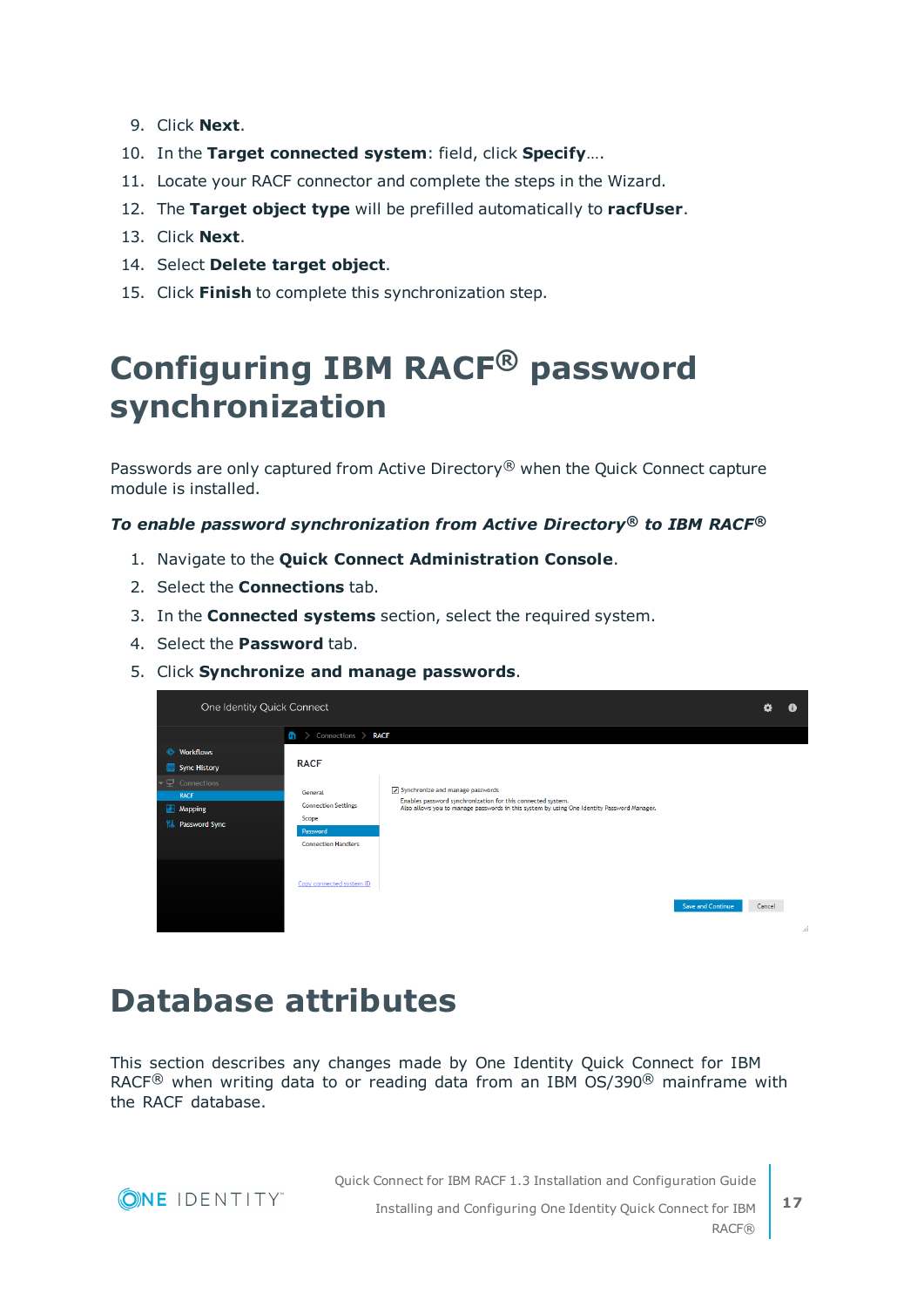The section consists of two tables:

- changes made when writing attribute values to a RACF database
- changes made when reading attribute values from a RACF database

## <span id="page-17-0"></span>**Writing data to the IBM RACF® database**

| <b>IBM RACF attribute</b> | <b>Description</b>                                                                    | <b>Changes made</b><br>by the<br><b>Connector</b> |
|---------------------------|---------------------------------------------------------------------------------------|---------------------------------------------------|
| racfAttributes            | Attributes associated with a profile                                                  | None                                              |
| racfAuthorizationDate     | Authorization date - not modifiable                                                   | N/A                                               |
| racfClassName             | Class name                                                                            | None                                              |
| racfConnectGroupAuthority | Connect group authority                                                               | None                                              |
| racfConnectGroupUACC      | Connect group UACC                                                                    | None                                              |
| racfConnectGroupName      | Connect group name                                                                    | None                                              |
| racfDatasetModel          | Dataset model                                                                         | None                                              |
| racfDefaultGroup          | A user's default group                                                                | None                                              |
| racfGroupNoTermUAC        | Group number terminal UACC                                                            | None                                              |
| racfGroupUniversal        | Universal group                                                                       | None                                              |
| racfGroupUserAccess       | Group user access                                                                     | None                                              |
| racfGroupUserids          | Group userIDs                                                                         | None                                              |
| racfhavePasswordEnvelope  | Determines whether or not a user's<br>password has been enveloped - not<br>modifiable | N/A                                               |
| racfid                    | User or group name                                                                    | None                                              |
| racfInstallationData      | Installation data                                                                     | None                                              |
| racfLastAccess            | Date of last access - not modifiable                                                  | N/A                                               |
| racfLogonDays             | Day of last log in                                                                    | None                                              |
| racfLogonTime             | Time of last log in                                                                   | None                                              |
| racfOwner                 | Account owner                                                                         | None                                              |
| racfPassPhrase            | User's pass phrase                                                                    | <b>None</b>                                       |
| racfPassPhraseChangeDate  | The date the user's pass phrase was last<br>changed - not modifiable                  | N/A                                               |

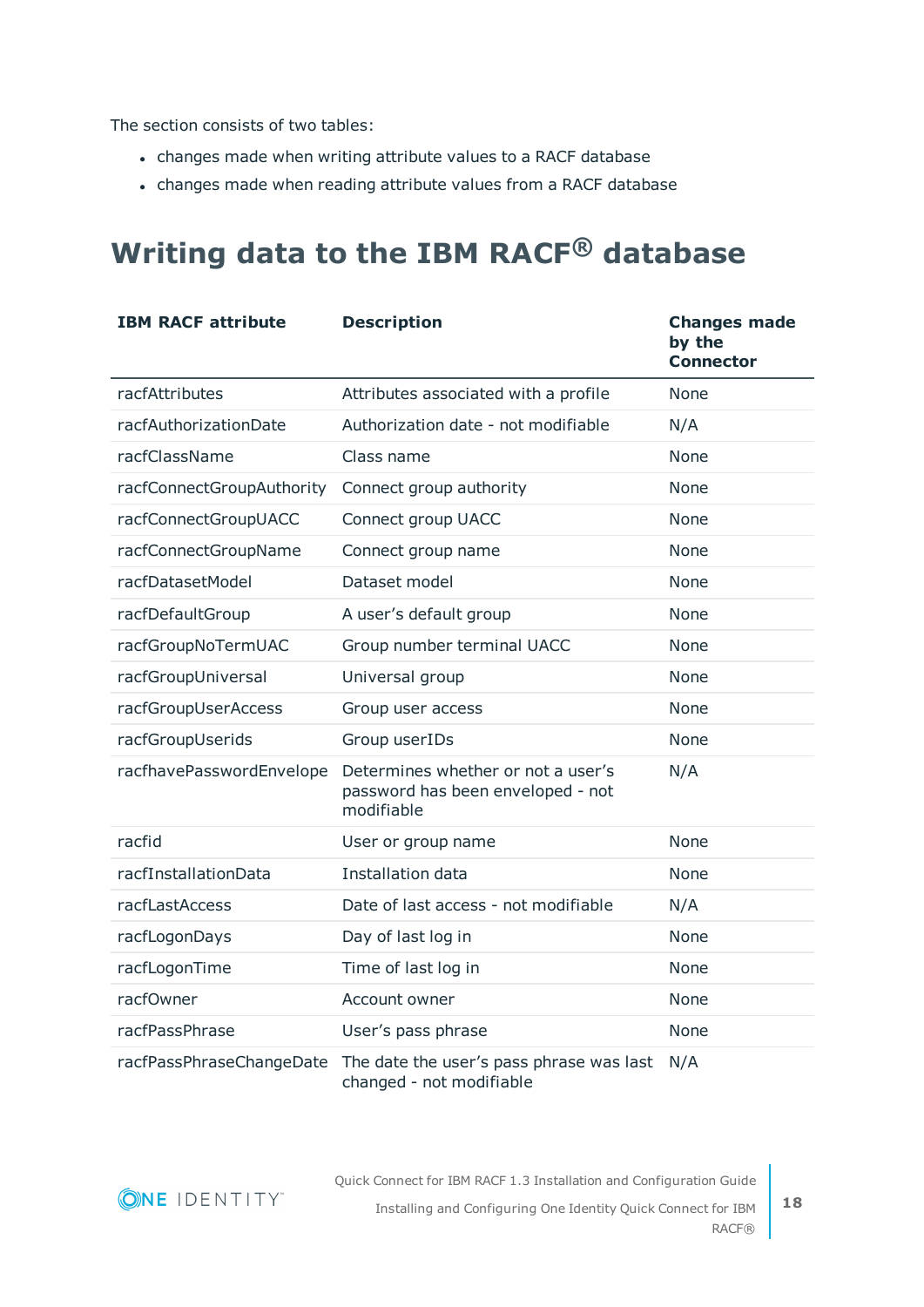| <b>IBM RACF attribute</b> | <b>Description</b>                                                | <b>Changes made</b><br>by the<br><b>Connector</b> |
|---------------------------|-------------------------------------------------------------------|---------------------------------------------------|
| racfPassword              | User's password                                                   | None                                              |
| racfPasswordChangeDate    | The date the user's password was last<br>changed - not modifiable | N/A                                               |
| racfPasswordEnvelope      | Password envelope - not modifiable                                | N/A                                               |
| racfPasswordInterval      | Password interval - not modifiable                                | N/A                                               |
| racfProgrammerName        | Programmer name                                                   | None                                              |
| racfResumeDate            | Account resume date                                               | None                                              |
| racfRevokeDate            | Account revoke date                                               | None                                              |
| racfSecurityCategoryList  | Security category list                                            | None                                              |
| racfSecurityLabel         | Security label                                                    | None                                              |
| racfSecurityLevel         | Security level                                                    | None                                              |
| racfSubGroupName          | Sub group name                                                    | None                                              |
| racfSuperiorGroup         | Superior group                                                    | None                                              |

## <span id="page-18-0"></span>**Reading data from the IBM RACF® database**

| <b>IBM RACF attribute</b> | <b>Description</b>                   | Data type<br>returned |
|---------------------------|--------------------------------------|-----------------------|
| racfAttributes            | Attributes associated with a profile | String                |
| racfAuthorizationDate     | Authorization date                   | Date/time             |
| racfClassName             | Class name                           | <b>String</b>         |
| racfConnectGroupAuthority | Connect group authority              | <b>String</b>         |
| racfConnectGroupUACC      | Connect group UACC                   | <b>String</b>         |
| racfConnectGroupName      | Connect group name                   | <b>String</b>         |
| racfDatasetModel          | Dataset model                        | <b>String</b>         |
| racfDefaultGroup          | A user's default group               | <b>String</b>         |
| racfGroupNoTermUAC        | Group number terminal UACC           | <b>String</b>         |
| racfGroupUniversal        | Universal group                      | String                |

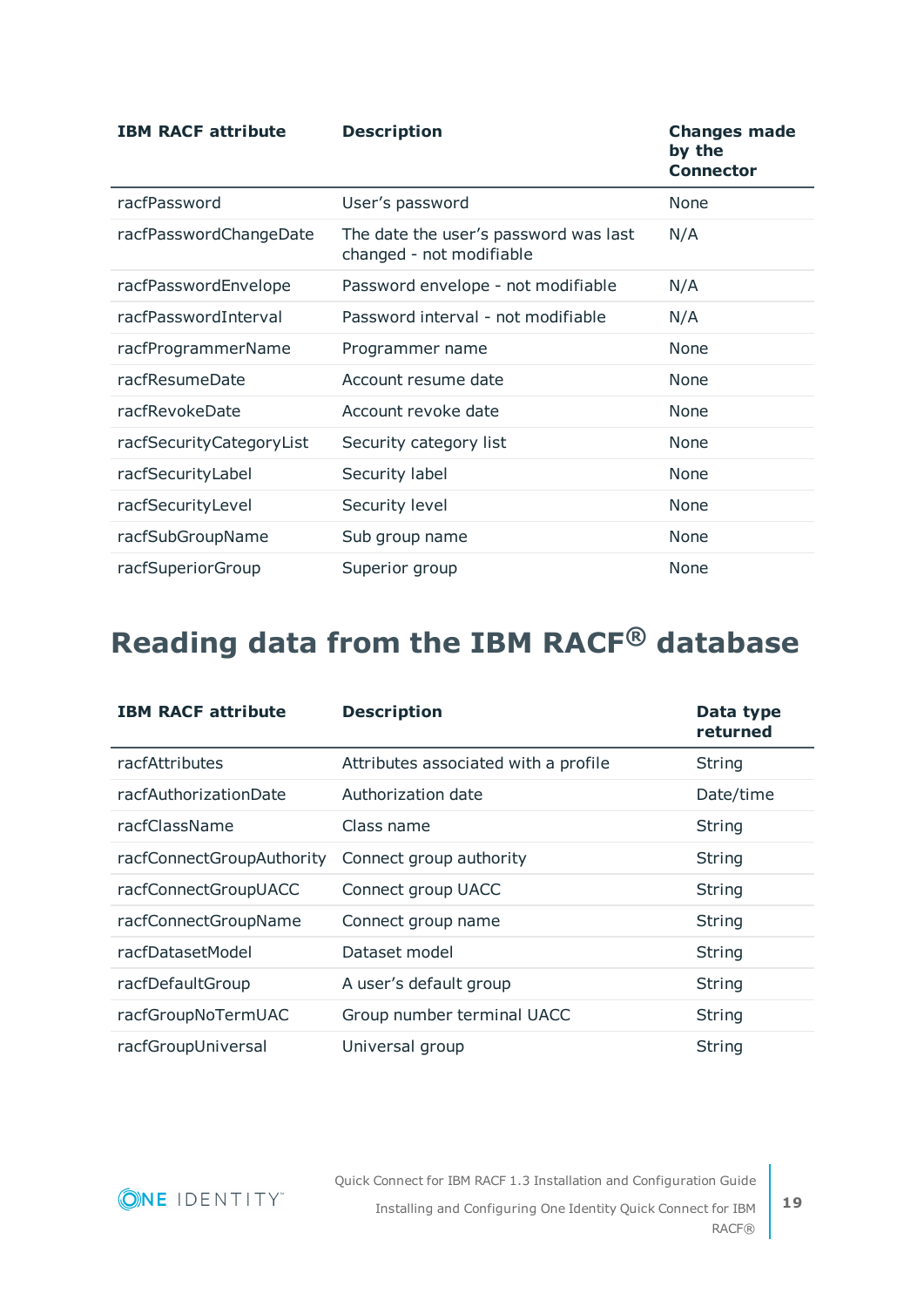| <b>IBM RACF attribute</b> | <b>Description</b>                                                | Data type<br>returned |
|---------------------------|-------------------------------------------------------------------|-----------------------|
| racfGroupUserAccess       | Group user access                                                 | <b>String</b>         |
| racfGroupUserids          | Group user IDs                                                    | <b>String</b>         |
| racfhavePasswordEnvelope  | Determines whether or not a user's<br>password has been enveloped | <b>String</b>         |
| racfid                    | User or group name                                                | <b>String</b>         |
| racfInstallationData      | Installation data                                                 | <b>String</b>         |
| racfLastAccess            | Date of last access                                               | Date/time             |
| racfLogonDays             | Day of last log in                                                | Integer               |
| racfLogonTime             | Time of last log in                                               | <b>String</b>         |
| racfOwner                 | Account owner                                                     | <b>String</b>         |
| racfPassPhrase            | User's pass phrase                                                | <b>String</b>         |
| racfPassPhraseChangeDate  | The date the user's pass phrase was last<br>changed               | Date/time             |
| racfPassword              | User's password                                                   | <b>String</b>         |
| racfPasswordChangeDate    | The date the user's password was last<br>changed                  | Date/time             |
| racfPasswordEnvelope      | Password envelope                                                 | <b>Binary</b>         |
| racfPasswordInterval      | Password interval                                                 | <b>String</b>         |
| racfProgrammerName        | Programmer name                                                   | <b>String</b>         |
| racfResumeDate            | Account resume date                                               | Date/time             |
| racfRevokeDate            | Account revoke date                                               | Date/time             |
| racfSecurityCategoryList  | Security category list                                            | <b>String</b>         |
| racfSecurityLabel         | Security label                                                    | <b>String</b>         |
| racfSecurityLevel         | Security level                                                    | <b>String</b>         |
| racfSubGroupName          | Sub group name                                                    | <b>String</b>         |
| racfSuperiorGroup         | Superior group                                                    | <b>String</b>         |